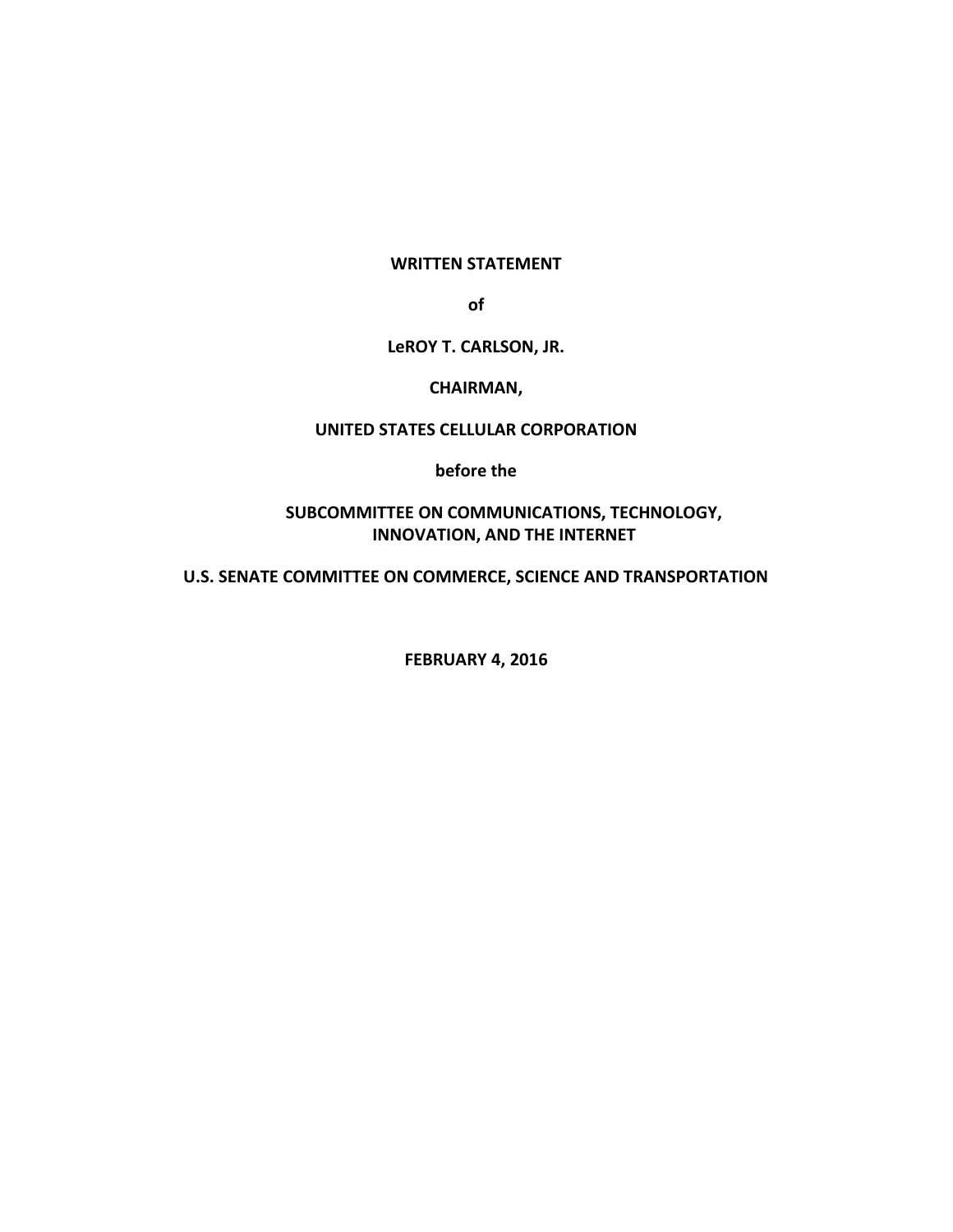Chairman Wicker, Ranking Member Schatz, and members of the Subcommittee, my name is LeRoy T. Carlson, Jr., and I am Chairman of United States Cellular Corporation. Thank you for the opportunity to discuss the need for mobile broadband in our nation's rural areas and the important role that the Federal Universal Service Fund can play to address this need.

#### **Introduction.**

U.S. Cellular provides wireless service in nearly 200 markets across 24 states located in regional clusters across the country, including many of the states represented on this Committee such as Missouri, New Hampshire, Nebraska, Kansas, West Virginia, Wisconsin, and Washington. The overwhelming majority of the geography we serve is rural in character. We have participated in the FCC's universal service program for many years, using support to construct and operate network facilities in small towns and on rural roads that would not otherwise receive service, because they would never prove to be economically feasible without assistance.

In each of our company's previous appearances before this Committee to discuss universal service, we have made the point that Congress directed the FCC to ensure that rural citizens have access to modern telecommunications and information services that are reasonably comparable to those available in urban areas.<sup>1</sup>

Based on our deep experience in rural America, we have concluded that the current and proposed Mobility Fund mechanism lacks the necessary size and focus to ensure that rural communities have timely access to high-quality mobile broadband services needed to compete,

<sup>1</sup> *See*, 47 C.F.R. § 254(b)(3).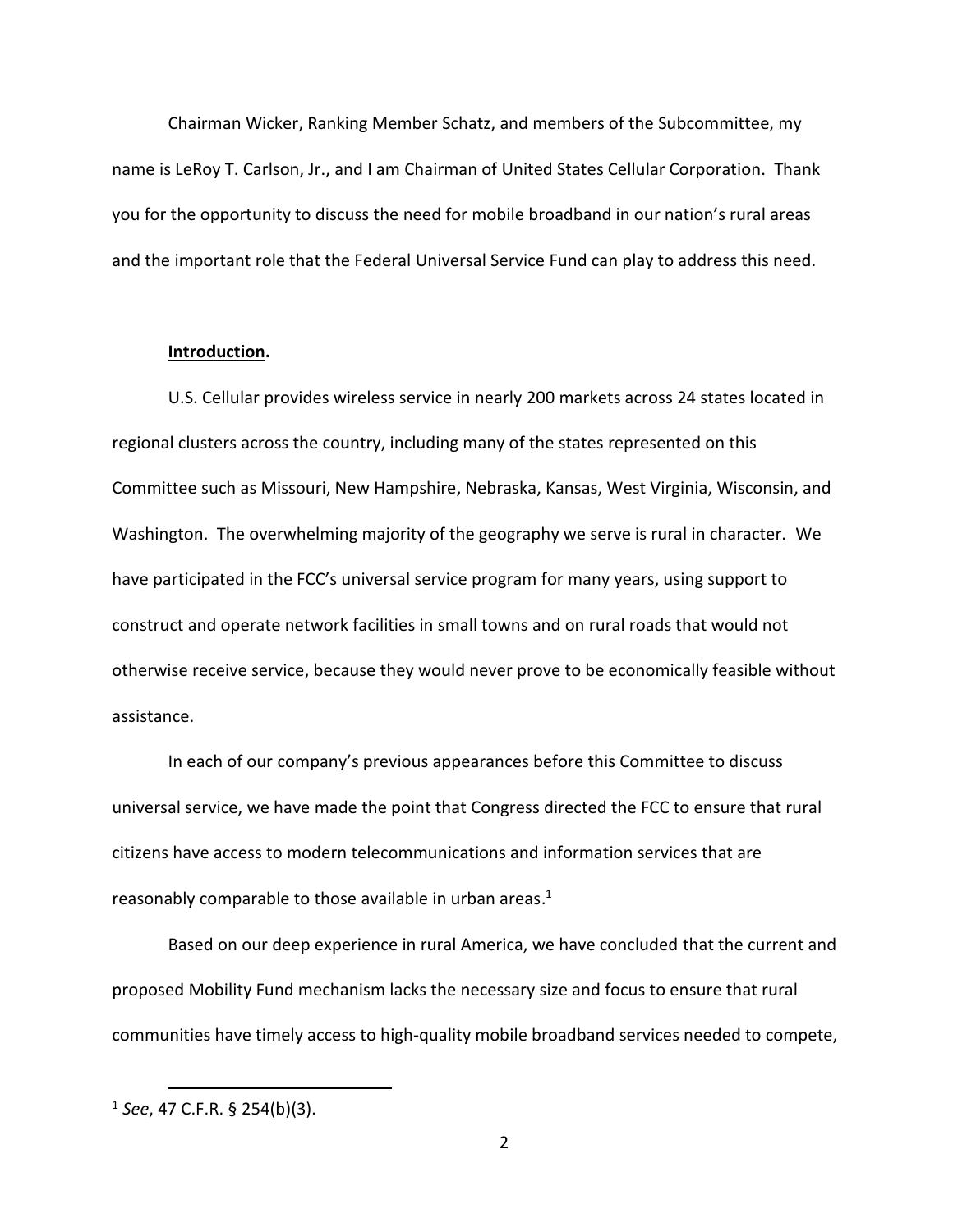here in the United States and around the world, for jobs and economic opportunities. We fear that policy makers have grossly underestimated the amount of work that remains to be done in rural America before mobile broadband can be deemed comparable to what exists in our nation's urban areas.

As explained below, we urge the Committee to direct the FCC to develop a more accurate picture of mobile coverage and mobile broadband availability in rural America, and to estimate how much it will cost to bring mobile broadband networks in rural America up to the reasonably comparable standard that Congress set. Once these tasks are done, Congress can make the policy choice as to how best to complete the task.

Today, my testimony touches upon three things: (1) The critical role that mobile broadband plays in enabling public safety, education, and our rapidly expanding information economy; (2) the insufficiency of mobile broadband deployment in rural America today to meet stated goals; and (3) the need to make smart and creative policy choices to allocate and target scarce federal universal service funds to rural and high-cost areas to maximize the value of such investments in extending the reach of mobile broadband service.

## **1. The Rise of Mobile Broadband as an Enabler of Public Safety, Education and Economic Development.**

In the 1980s, experts projected that there could be 800,000 mobile phones in use by 2000. They came up short by 10,000,000. Today there are over 350 million mobile wireless subscriptions in the US. In 1984, the first commercial cell phone sold for \$3,995.00. Today, there are more types of mobile wireless devices than I can list, capable of performing thousands upon thousands of tasks, at a small fraction of the 1984 price, with many having far more computing power than Apollo 11. However, looking back at how we have benefited from

3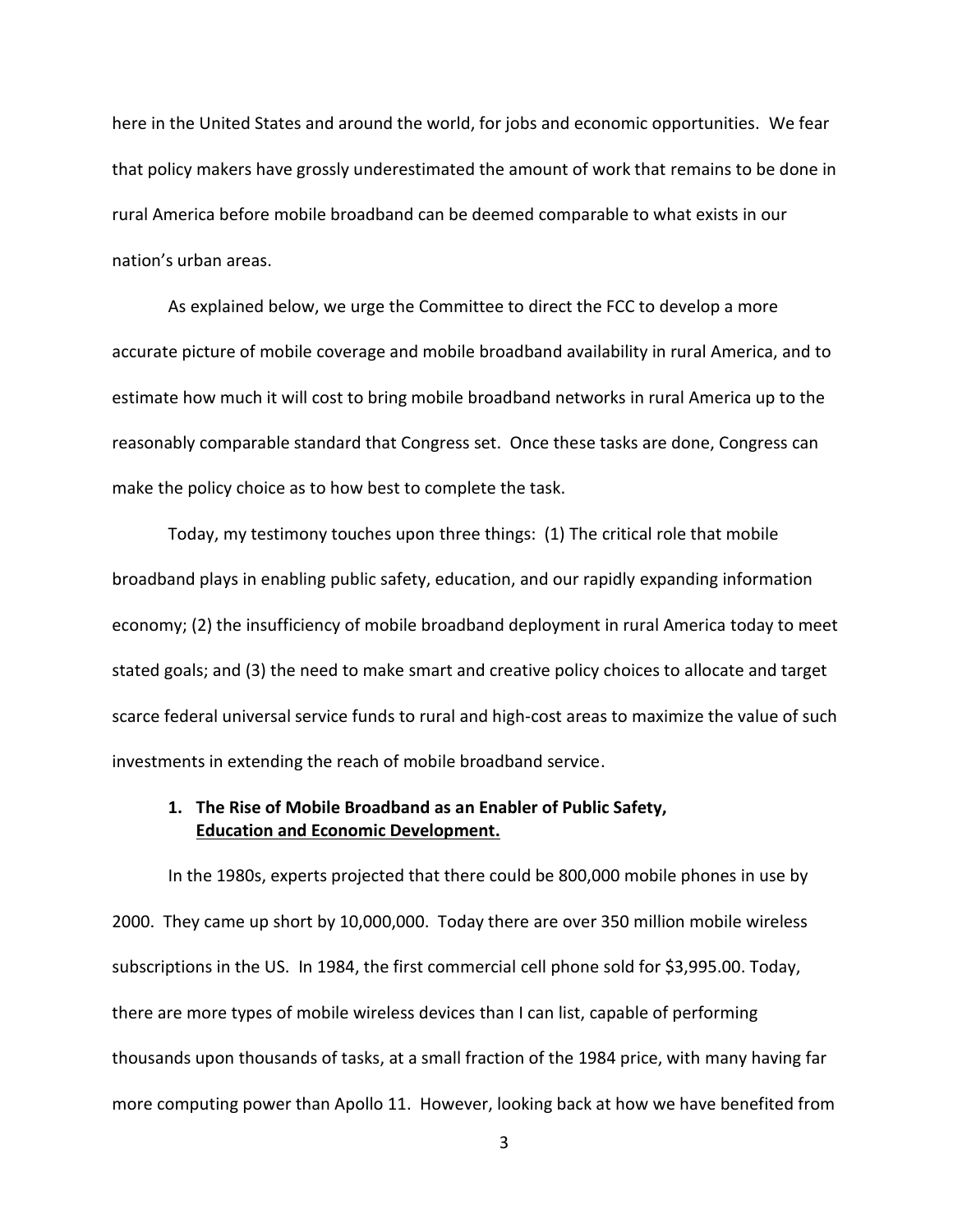mobile services dramatically undersells the future that consumers will enjoy, because we're just getting started.

At a time when consumer preferences are rapidly shifting to mobile broadband, policymakers must refocus universal service mechanisms to ensure that citizens in rural areas have access to high-quality service. For example, the Pew Research Center reports that adults living in households with a cellphone but no landline, and the number of households that rely solely on a smartphone for broadband have increased dramatically:<sup>2</sup>



 $\overline{a}$ 

Several groups are shifting their home internet connectivity away from broadband and toward smartphones

% of each group who have ...

|                                     | <b>Broadband at home</b> |      |        | Smartphone, but<br>no broadband at home |      |        |
|-------------------------------------|--------------------------|------|--------|-----------------------------------------|------|--------|
|                                     | 2013                     | 2015 | CHANGE | 2013                                    | 2015 | CHANGE |
| All adults                          | 70%                      | 67%  | $-3%$  | 8%                                      | 13%  | $+5%$  |
| African Americans                   | 62                       | 54   | -8     | 10                                      | 19   | $+9$   |
| Rural residents                     | 60                       | 55   | -5     | 9                                       | 15   | $+6$   |
| Household income < \$20K            | 46                       | 41   | -5     | 13                                      | 21   | $+8$   |
| \$20K-\$50K                         | 67                       | 63   | -4     | 10                                      | 16   | $+6$   |
| \$50K-\$75K                         | 85                       | 80   | -5     | 5                                       | 10   | $+5$   |
| Parents                             | 77                       | 73   | $-4$   | 10                                      | 17   | $+7$   |
| High school degree or less 50       |                          | 47   | -3     | 11                                      | 18   | $+7$   |
| Source: Pew Research Center surveys |                          |      |        |                                         |      |        |
| <b>PEW RESEARCH CENTER</b>          |                          |      |        |                                         |      |        |

<sup>2</sup> *See*, [http://www.pewresearch.org/fact-tank/2015/01/07/pew-research-will-call-more](http://www.pewresearch.org/fact-tank/2015/01/07/pew-research-will-call-more-cellphones-in-2015/)[cellphones-in-2015/;](http://www.pewresearch.org/fact-tank/2015/01/07/pew-research-will-call-more-cellphones-in-2015/) and [http://www.pewinternet.org/2015/12/21/home-broadband-2015/.](http://www.pewinternet.org/2015/12/21/home-broadband-2015/) Another barometer of consumer preference is mobile ad revenue, as evidenced in Facebook's most recent quarterly report: "Mobile ad revenue reached \$4.5 billion, up 81% year---over--year, and is now 80% of total ad revenue." *See also,* 

[http://files.shareholder.com/downloads/AMDA-NJ5DZ/1421180082x0x872005/02B28FAD-](http://files.shareholder.com/downloads/AMDA-NJ5DZ/1421180082x0x872005/02B28FAD-354C-4CA0-8CDE-3ADB6F8A4734/Q415_and_FY_2015_Earnings_Call_Transcript.pdf)[354C-4CA0-8CDE-3ADB6F8A4734/Q415\\_and\\_FY\\_2015\\_Earnings\\_Call\\_Transcript.pdf.](http://files.shareholder.com/downloads/AMDA-NJ5DZ/1421180082x0x872005/02B28FAD-354C-4CA0-8CDE-3ADB6F8A4734/Q415_and_FY_2015_Earnings_Call_Transcript.pdf)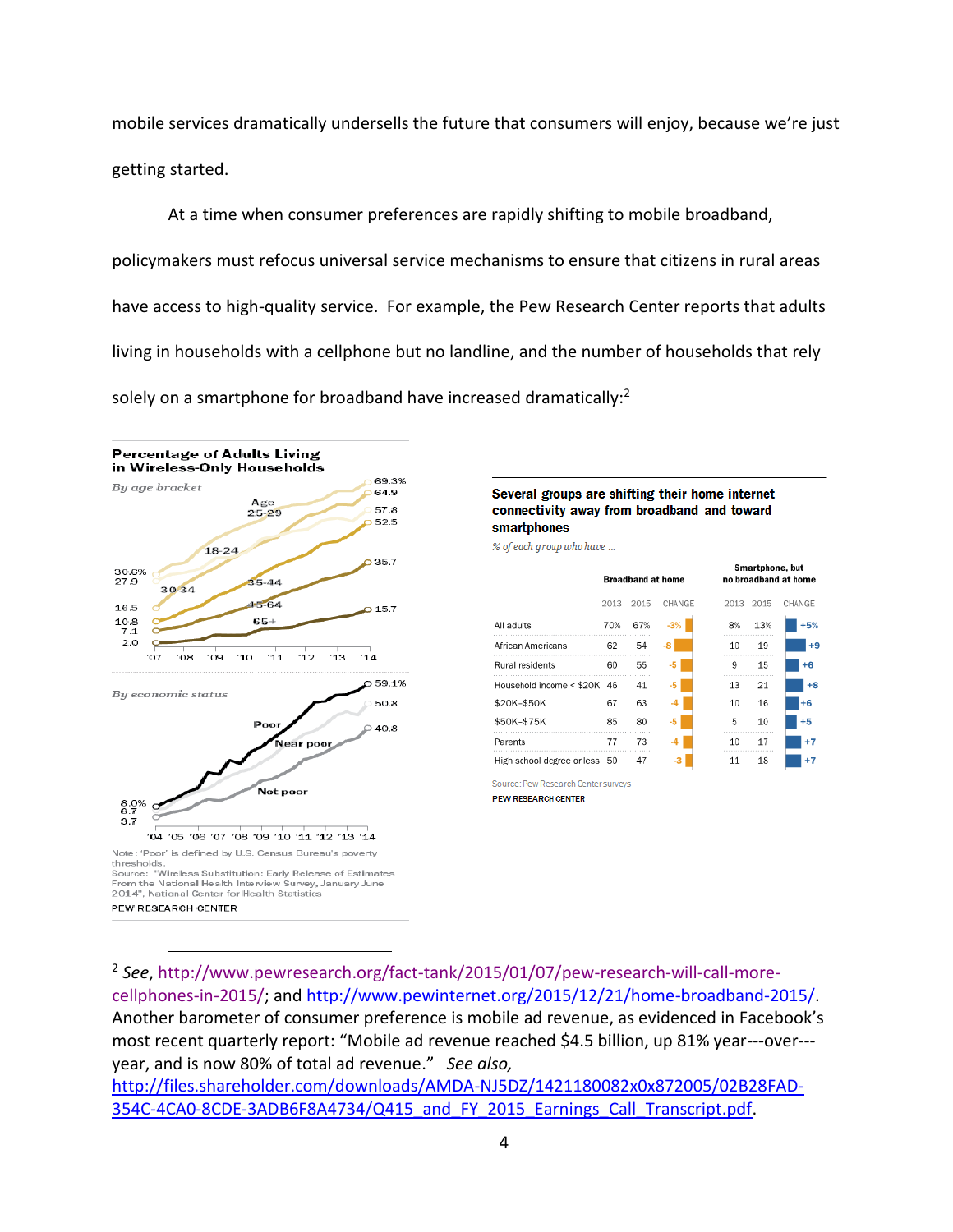These compelling statistics gain further meaning when you consider just a few of the many benefits that mobile services provide:

- Public Safety. The ability to use 911/E-911/Text-to-911 depends 100% on high quality coverage, to fully enable location-based services. 3 When disaster strikes, first responders depend on mobile wireless and broadband networks, which are the first to return to service. The value and utility of FirstNet, our nation's mobile broadband public safety network, increase every time a new cell tower is constructed, as it provides a place to locate critical public safety communications equipment.
- Health Care. Mobile devices and applications capable of diagnosing, monitoring and treating various conditions are exploding into the marketplace and revolutionizing health care.<sup>4</sup> These advances improve patient outcomes, and increase efficient delivery of services. It is now possible for a diabetic patient to continuously monitor, store, and transmit glucose levels to health care providers through a mobile device.<sup>5</sup> Mobile video conferencing is increasingly important to emergency medical services and in delivering health care to remote areas where facilities are not easily accessible. These applications are but a small fraction of the incredible health care tools enabled by mobile broadband.
- The Internet of Things. Soon, almost any object will be capable of connecting to the Internet. Gartner expects 21 billion devices to be deployed by 2020.<sup>6</sup> According to General Electric, the Industrial Internet, defined as the combination of Big Data and the Internet of Things, may be responsible for \$15 trillion (not a typo) of worldwide GDP by 2030.<sup>7</sup> Most of these connected devices, numbering

<sup>&</sup>lt;sup>3</sup> As of November, 2015, the FCC estimates that 70% of 911 calls are placed from wireless phones, and that percentage is growing. *See,* [https://www.fcc.gov/consumers/guides/911](https://www.fcc.gov/consumers/guides/911-wireless-services) [wireless-services.](https://www.fcc.gov/consumers/guides/911-wireless-services)

 $4$  A list of mobile medical applications can be found at: [http://www.fda.gov/MedicalDevices/DigitalHealth/MobileMedicalApplications/ucm368743.ht](http://www.fda.gov/MedicalDevices/DigitalHealth/MobileMedicalApplications/ucm368743.htm) [m](http://www.fda.gov/MedicalDevices/DigitalHealth/MobileMedicalApplications/ucm368743.htm)

<sup>5</sup> [http://www.dexcom.com/g5-mobile-cgm.](http://www.dexcom.com/g5-mobile-cgm) Someday soon, patients may wear a contact lens that constantly measures glucose level through tears, transmitting the data to attending physicians. *See*, [https://verily.com/.](https://verily.com/)

<sup>6</sup> *See*, [http://www.gartner.com/newsroom/id/3165317.](http://www.gartner.com/newsroom/id/3165317)

<sup>7</sup> *See*,<http://www.ge.com/digital/sites/default/files/industrial-internet-insights-report.pdf>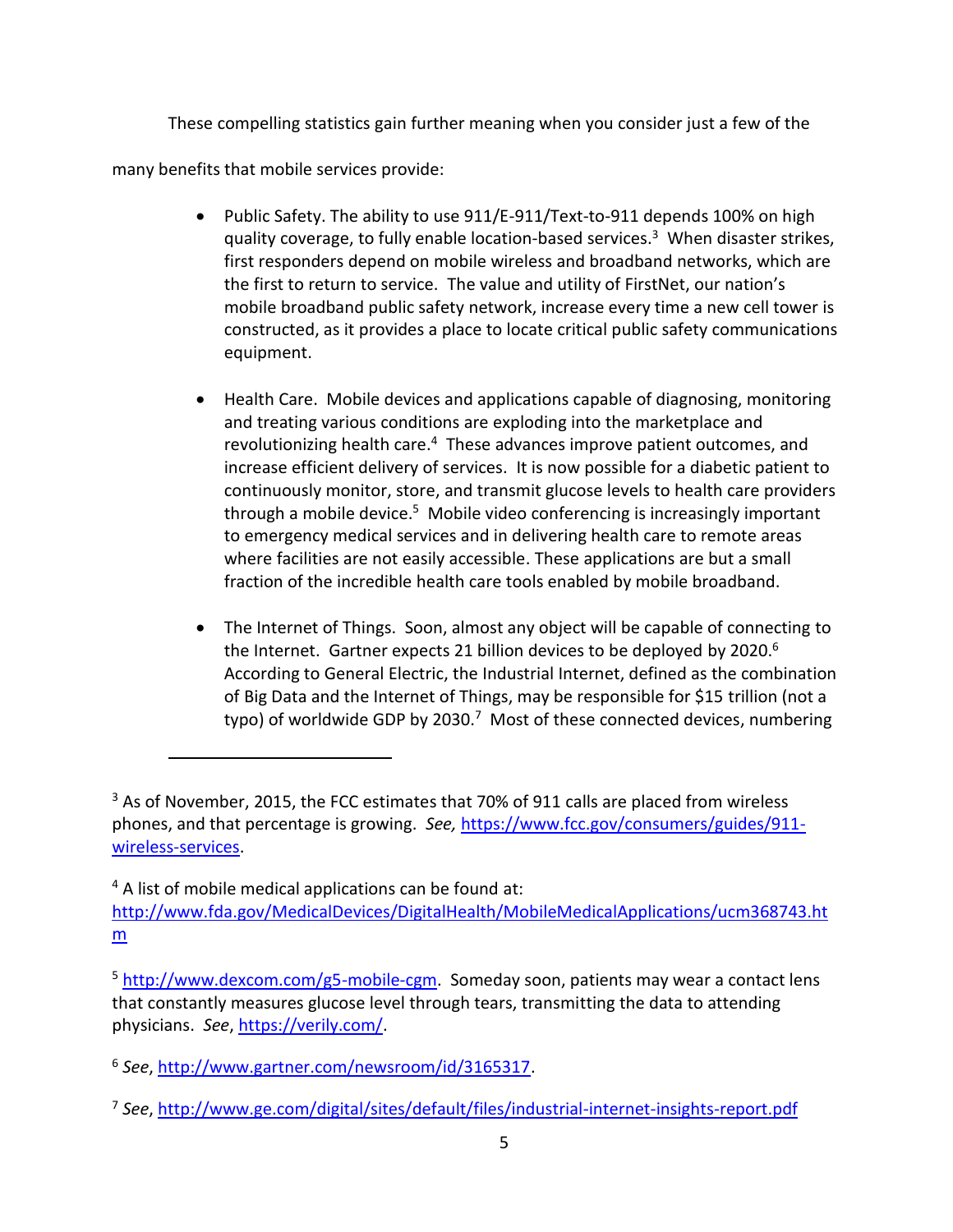in the tens of billions, will need the flexibility that mobile wireless provides. The amount of data flowing through mobile broadband networks will dwarf what we see today. Cisco predicts that, between 2014-2019, U.S. mobile data traffic will rise seven-fold, driven by four billion new mobile connections, a 2.5X increase in throughput speeds, and mobile video traffic reaching 72% of all traffic.<sup>8</sup>

- Education. Students are increasingly using mobile devices to access learning materials, do homework, create presentations, and communicate with teachers. Students with connectivity throughout the community are more likely to meet educational goals, especially in an age where learning through the Internet is essential.
- Agriculture. Connected tractors, irrigation systems, livestock management, commodity tracking, and many more applications depend upon mobile wireless connectivity.
- Low-income households. For households that cannot afford to purchase a desktop computer and subscribe to both mobile and fixed networks, a single mobile device is capable of meeting voice communications and Internet needs.

If the Committee takes nothing else away from these examples of how mobile wireless

is enriching our lives, it should be this: *None of the benefits described above will adequately*

### *benefit rural Americans unless high-quality mobile broadband coverage is available*

### *everywhere they live, work, and travel.*

 $\overline{a}$ 

In areas where emergency calls cannot connect, or where medical devices cannot

transmit data, lives will be lost. In areas where tablets and laptops don't work, educational

opportunities will be foreclosed. The enormous power of the Internet of Things cannot be fully

realized without ubiquitous mobile broadband. As Deere & Company has previously noted to

the FCC, a lack of connectivity on our nation's farmlands costs productivity and wastes water

<sup>8</sup> *See, Cisco VNI Global Mobile Data Traffic Forecast, 2014–2019*, accessed at: [http://www.cisco.com/c/en/us/solutions/collateral/service-provider/visual-networking-index](http://www.cisco.com/c/en/us/solutions/collateral/service-provider/visual-networking-index-vni/white_paper_c11-520862.pdf)[vni/white\\_paper\\_c11-520862.pdf.](http://www.cisco.com/c/en/us/solutions/collateral/service-provider/visual-networking-index-vni/white_paper_c11-520862.pdf)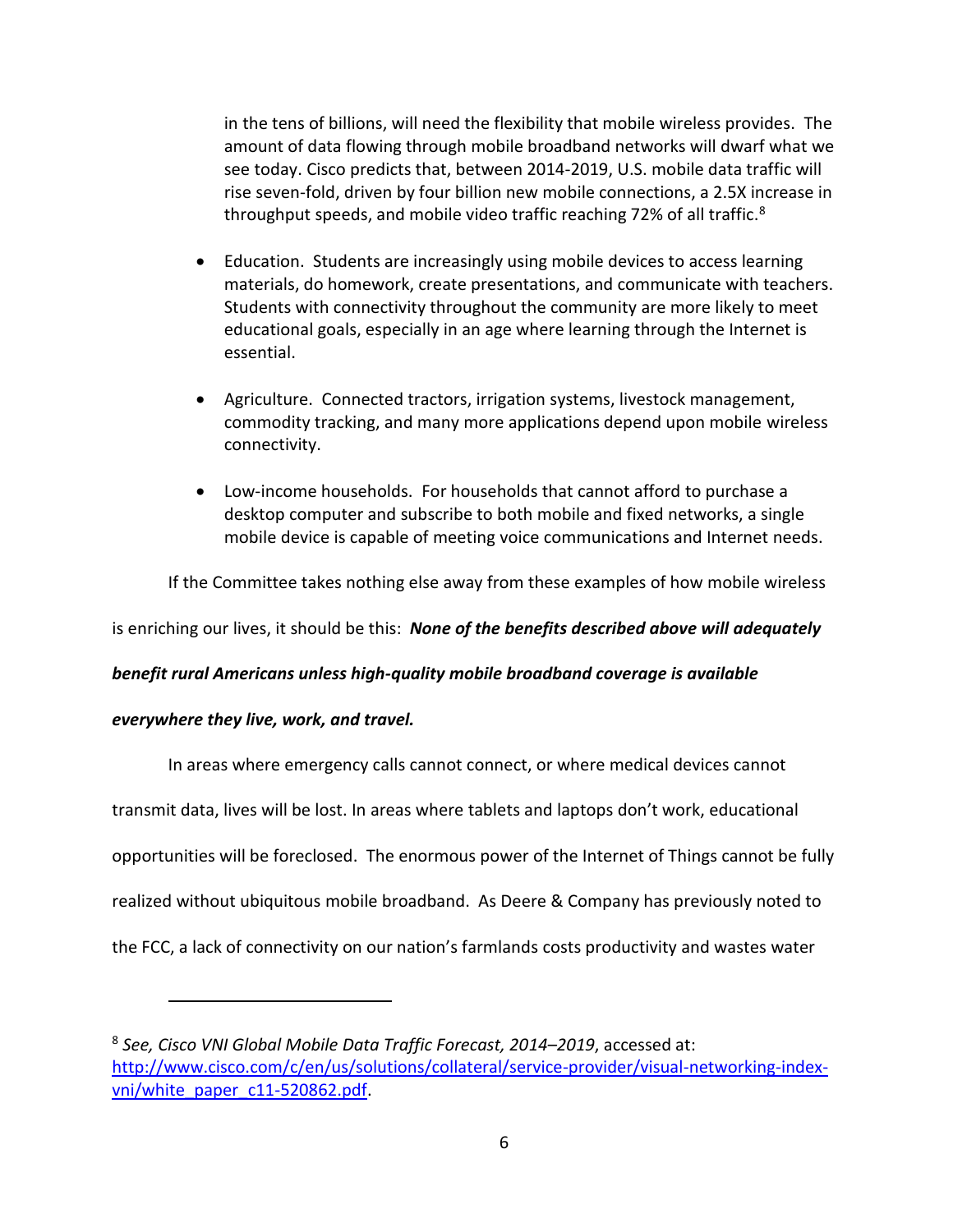and fertilizer.<sup>9</sup> The lack of mobile broadband denies low-income households the opportunity to fully participate in our nation's economy. Mobile broadband, which didn't exist thirty years ago, and was considered a luxury item just ten years ago, is now an essential part of our lives.

I cannot emphasize enough how important it is for Congress and the FCC to foster development of robust mobile broadband networks in rural areas. We are in just the second inning of a huge revolution in how Americans live their lives, a revolution that may never come to rural Americans who live in areas where it is too expensive to make a business case to build and upgrade networks. We at U.S. Cellular provide our customers with access to the applications they use, because we enable all of them. If coverage is weak or throughput is slow, devices will not work as designed.

We note that new investments in mobile broadband infrastructure each year will have multiplier effects, creating jobs and stimulating economic growth.<sup>10</sup> One wireless industry job supports over six additional jobs in the economy, almost one and one half times higher than that of the U.S. manufacturing sector.<sup>11</sup> Each dollar of investment in wireless results in \$2.32 of economic activity.<sup>12</sup> In our experience, rural areas continue to support a tremendous amount of manufacturing, as well as a growing distributed service economy (for example, call centers

<sup>11</sup> *See,* Coleman Bazelon and Giulia McHenry, *Mobile Broadband Spectrum, A Vital Resource for the U.S. Economy*, at pp. 19-20 (May 11, 2015), available at: [http://www.brattle.com/system/publications/pdfs/000/005/168/original/Mobile\\_Broadband\\_Spectrum](http://www.brattle.com/system/publications/pdfs/000/005/168/original/Mobile_Broadband_Spectrum_-_A_Valuable_Resource_for_the_American_Economy_Bazelon_McHenry_051115.pdf?1431372403) - A Valuable Resource for the American Economy Bazelon McHenry 051115.pdf?1431372403.

<sup>9</sup> *See*, [http://apps.fcc.gov/ecfs/document/view?id=7521752479.](http://apps.fcc.gov/ecfs/document/view?id=7521752479)

<sup>10</sup> *See*, [http://www2.deloitte.com/content/dam/Deloitte/us/Documents/technology-media](http://www2.deloitte.com/content/dam/Deloitte/us/Documents/technology-media-telecommunications/us-tmt-impactof-4g-060612.pdf)[telecommunications/us-tmt-impactof-4g-060612.pdf.](http://www2.deloitte.com/content/dam/Deloitte/us/Documents/technology-media-telecommunications/us-tmt-impactof-4g-060612.pdf)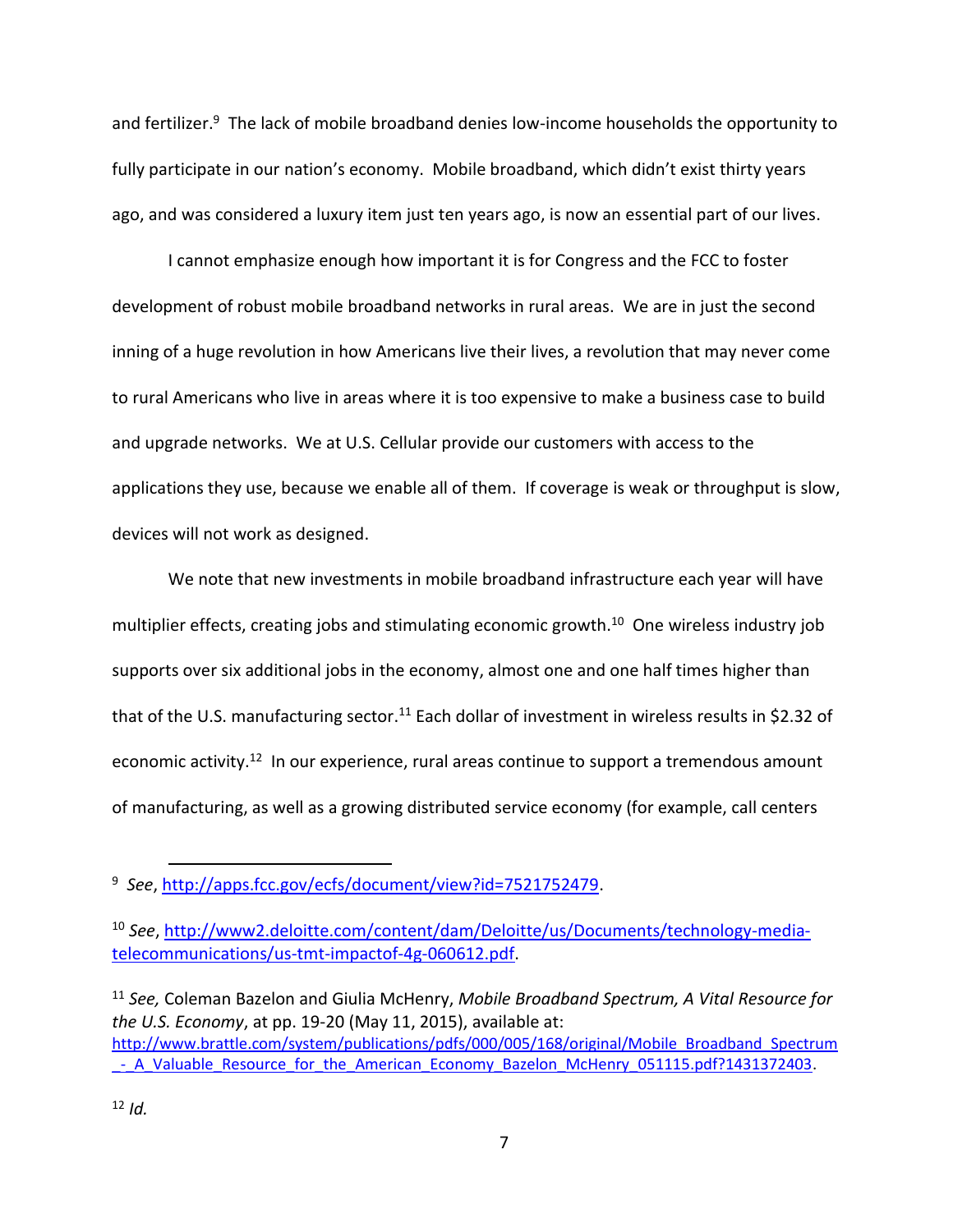and medical clinics). We hear directly from our employees and customers that managers and educated professionals no longer consider rural areas that lack high-quality mobile wireless services to be attractive to locate to, or to stay in. I'm sure members of this subcommittee have heard the same thing from their rural constituents.

This is not just anecdotal evidence. Rural areas have large gaps with urban areas, which gaps need to be closed. Data from the Department of Agriculture reveals that "2010-2014 is the first period of overall population decline on record for rural America as a whole."<sup>13</sup> The same report shows employment growth since the 2008 recession heavily skewing in favor of our nation's urban areas and a persistent rural/urban educational attainment gap:



<sup>13</sup> *See,* USDA, Rural America at a Glance, 2015 Edition, accessed at: <http://www.ers.usda.gov/media/1952235/eib145.pdf> (revised Jan. 2016).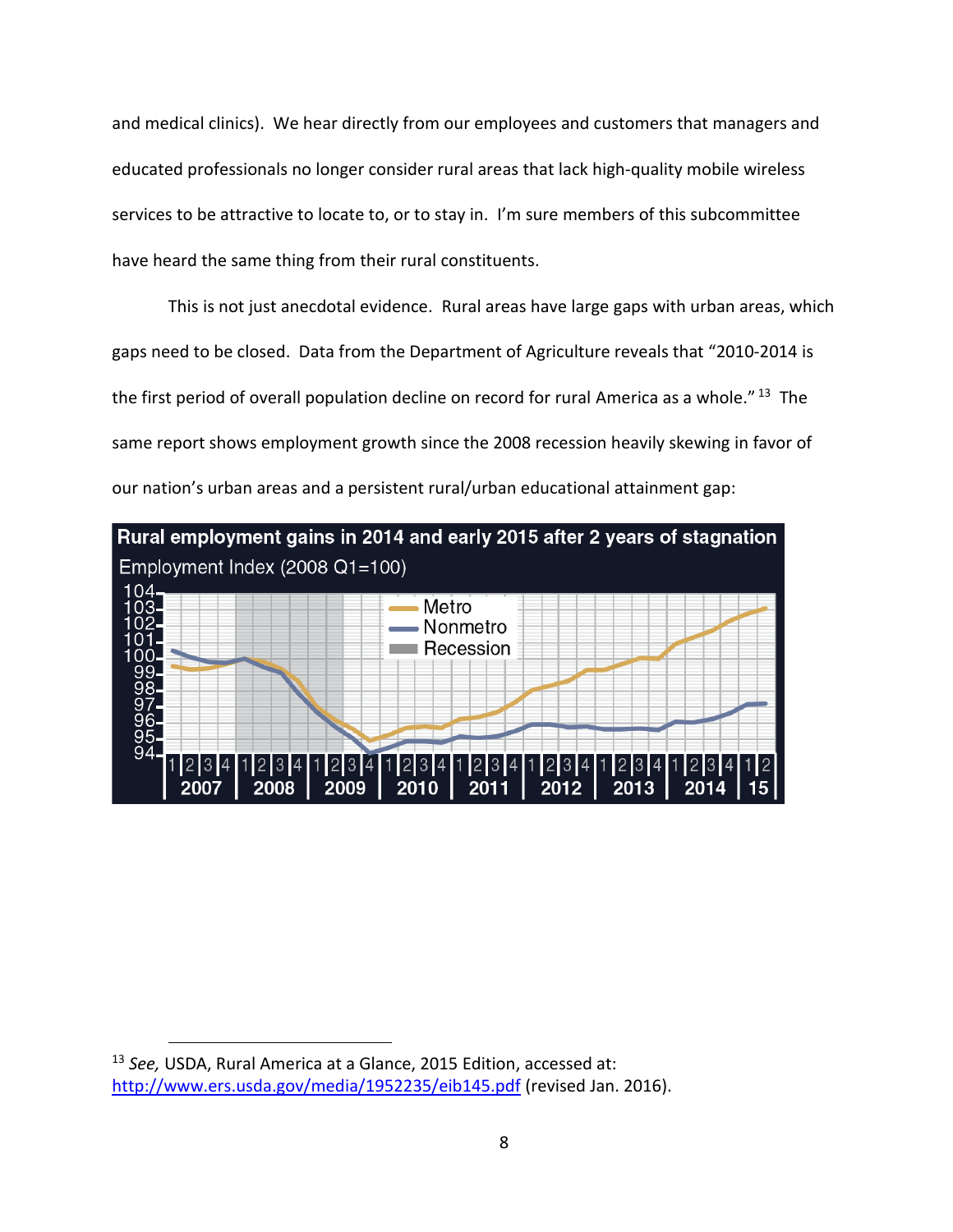

### Educational attainment rates have risen in both rural and urban areas

One of the best ways to stimulate economic activity, attract talented people to areas needing an employment boost, and to increase educational opportunities, is to build mobile broadband infrastructure. It is therefore vital for policymakers to have accurate data about the state of mobile deployment in rural America. As a Committee that is forward-looking, I urge you to consider the essential role that mobile broadband services will play in the future, and to ensure that the universal service program provides sufficient resources to realize that future in rural areas.

### **2. Mobile Broadband Deployment in Rural America is Insufficient.**

Let me continue by acknowledging that we are well aware of the misleading claim that the job of providing mobile broadband to rural America is largely finished.<sup>14</sup> When the FCC proposed Phase II of its Mobility Fund in 2014, it stated, "According to some sources, nearly

<sup>14</sup> *See*, [http://www.theverge.com/2015/3/23/8273759/obama-administration-passes-goal-lte](http://www.theverge.com/2015/3/23/8273759/obama-administration-passes-goal-lte-for-98-percent-of-americans)[for-98-percent-of-americans.](http://www.theverge.com/2015/3/23/8273759/obama-administration-passes-goal-lte-for-98-percent-of-americans)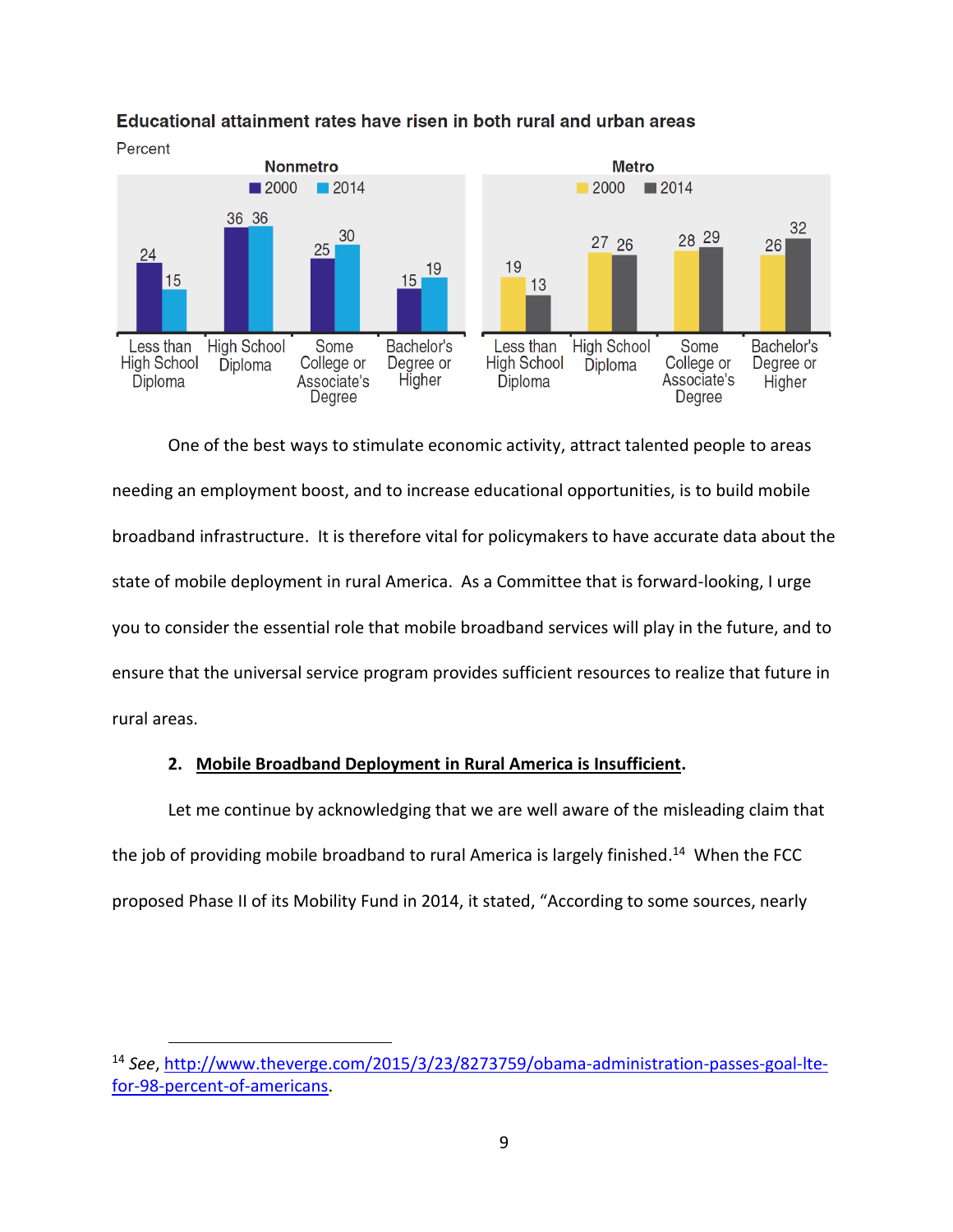99.5 percent of the U.S. population today (and the road miles associated with that population) is covered by some form of mobile broadband technology."<sup>15</sup>

That statistic cannot be right. Based on our experience, the state of mobile broadband is nowhere near developed enough to conclude that rural Americans have access to a strong 4G LTE signal *throughout the area where they live, work, and travel*. In a recent letter to the FCC, Senator Manchin astutely called out problems with available mapping resources, stating "the reality in my state is far different than what the maps indicate."<sup>16</sup>

Senator Manchin's experience is far from an isolated case and I'm sure each of you know from personal experience in your own states that mobile broadband coverage with a strong signal is far from complete and dead zones remain to be covered. In testing our networks, and those of our competition, we can confirm that the National Broadband Map and other publicly available mapping resources significantly overstate where rural citizens can actually use their devices to access rapid mobile broadband service, especially on rural secondary roads and in agricultural areas.<sup>17</sup>

<sup>15</sup> *See, Connect America Fund*, Report and Order, Declaratory Ruling, Order, Memorandum Opinion and Order, Seventh Order on Reconsideration, and Further Notice of Proposed Rulemaking, FCC 14-54, 29 FCC Rcd 7051, 7127 (2014) ("Further Notice").

<sup>16</sup> *See*, Letter from Hon. Joe Manchin, III to Hon. Thomas Wheeler, September 22, 2015, at [http://www.manchin.senate.gov/public/index.cfm?a=files.serve&File\\_id=D660F970-2859-](http://www.manchin.senate.gov/public/index.cfm?a=files.serve&File_id=D660F970-2859-46B3-8145-CFE461A47719) [46B3-8145-CFE461A47719.](http://www.manchin.senate.gov/public/index.cfm?a=files.serve&File_id=D660F970-2859-46B3-8145-CFE461A47719)

 $17$  For example, we've heard directly from Senator Tester that he can't get any signal on and around his working farm in Montana, and from Senator Brown that southeastern Ohio lacks coverage.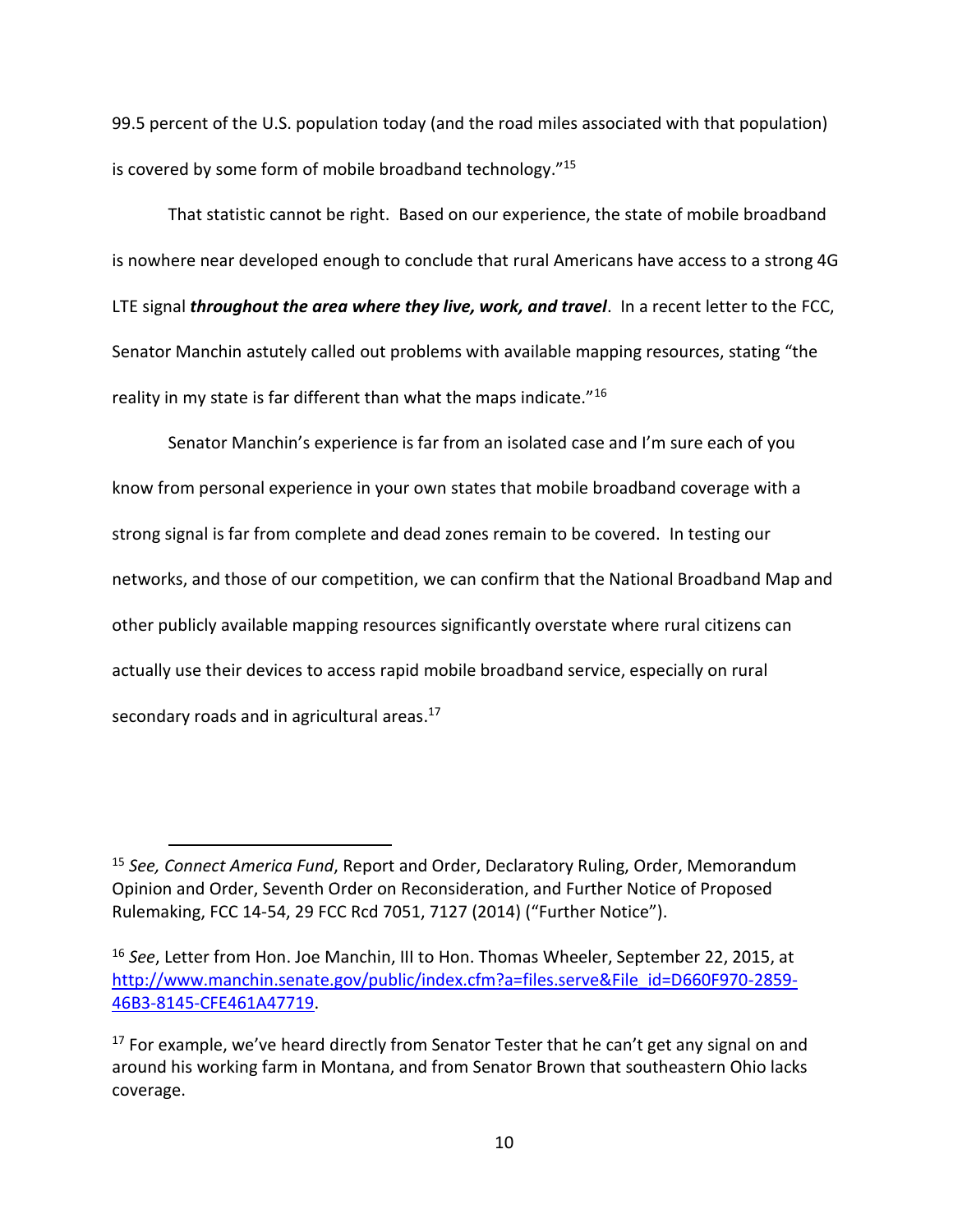In its recently released Eighteenth Mobile Competition Report, the FCC states that 25% of road miles and 50% of square miles in the US do not have coverage by two or more carriers, and concedes that its data sources likely overstate coverage.<sup>18</sup> This is significant because there continue to be two incompatible wireless network technologies in use today – the GSM standard and its 3G successors, used by AT&T, T-Mobile, and a number of other carriers, and the CDMA standard, used by Verizon, Sprint, U.S. Cellular, and a number of other carriers.

A person with a CDMA-only phone cannot complete a call when they are in an area served only by GSM, and vice-versa. As a result, the current reality in rural areas is a patchwork quilt of coverage by incompatible technologies, frustrating the goal of seamless access. Accordingly, for public safety, it is critical that rural Americans have access to wireless networks capable of connecting both kinds of devices, just as those who live in cities do.

In the run up to the FCC's 2011 Connect America Fund reforms, we warned of universal service mechanisms that pick a single winner in the auction room rather than allowing consumers to pick winners in the market. By limiting support to a single carrier, the current mechanism is promoting service by one carrier and one technology, thus limiting consumer choice in many areas that would otherwise support competition, and requiring additional regulation. We urge the Committee to encourage the FCC to adopt universal service mechanisms that direct support to high-cost rural areas without picking a winner in advance.

<sup>18</sup> *See, Implementation of Section 6002(b) of the Omnibus Budget Reconciliation Act of 1993*, Eighteenth Report, FCC 15-1487 (Dec. 23, 2015) at p. 28, Chart III.A.3 ("Eighteenth Mobile Competition Report").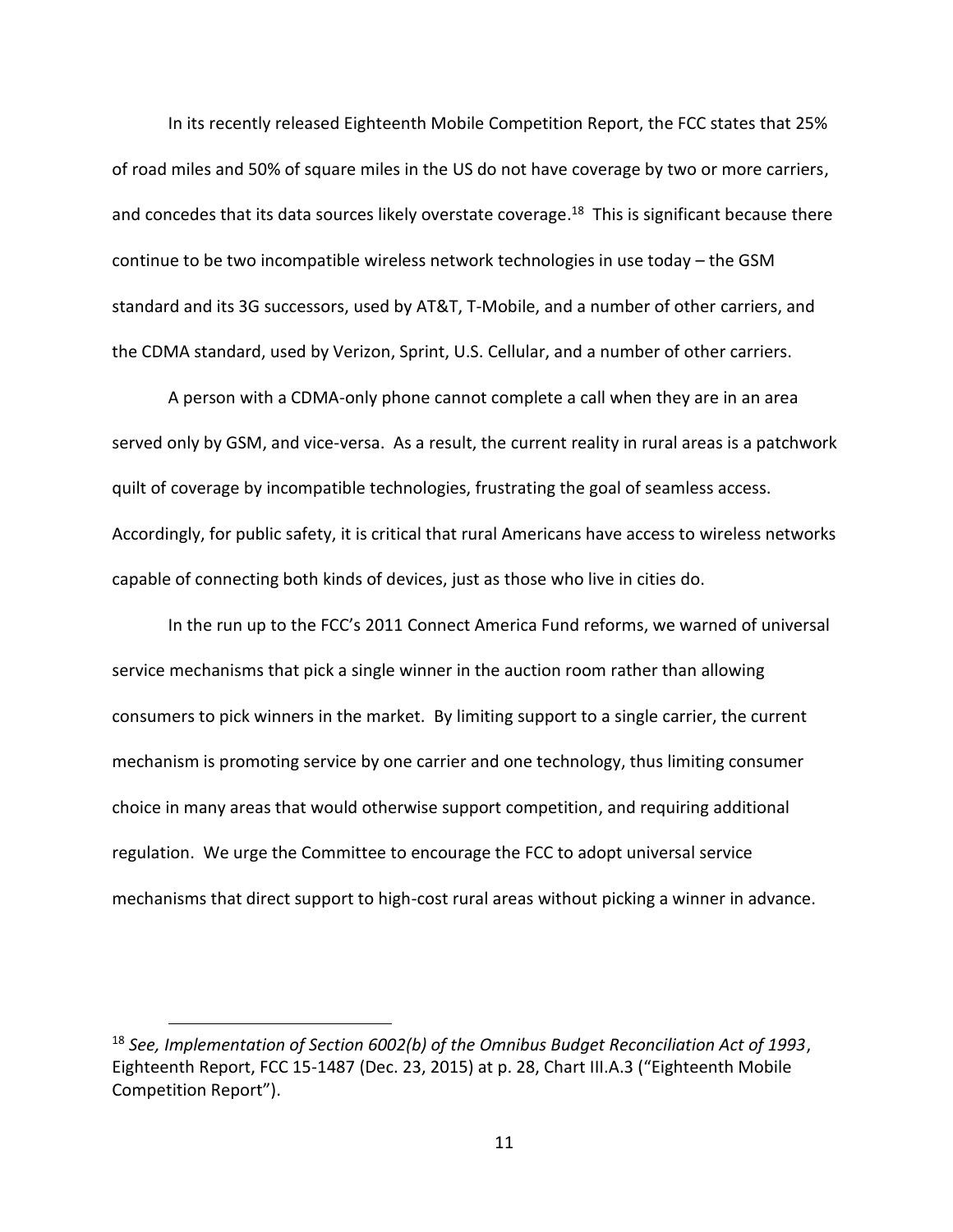Last year, we inaugurated new coverage and mobile broadband service in Paw Paw, West Virginia, a town of 500, a project that would not have been possible without the federal universal service program.<sup>19</sup> There are many more towns similar to Paw Paw that we would like to serve or upgrade, if support mechanisms provide us with a reasonable opportunity to succeed. It is low population density and traffic levels that make new construction infeasible and make necessary an effective universal service mechanism.

Today mobile broadband coverage and throughput speeds in rural America must receive a grade of "Incomplete." Using the "reasonably comparable" standard set by Congress in 1996, anyone telling you that rural Americans have access to mobile broadband networks that are reasonably comparable to those in urban areas has not taken a drive across this great nation. And that's not a surprise - no carrier can be expected to invest unless there's at least the possibility of earning a return. If it could be done, we wouldn't need a universal service mechanism because it would have happened already.

In sum, we cannot base critical policy choices on conflicting data and maps that the government admits overstate coverage. We must have accurate data in order to target funds where they are needed.

<sup>19</sup> *See*, [http://www.morganmessenger.com/news/2015-11-](http://www.morganmessenger.com/news/2015-11-18/Front_Page/Paw_Paw_welcomes_arrival_of_cell_service.html) 18/Front Page/Paw Paw welcomes arrival of cell service.html.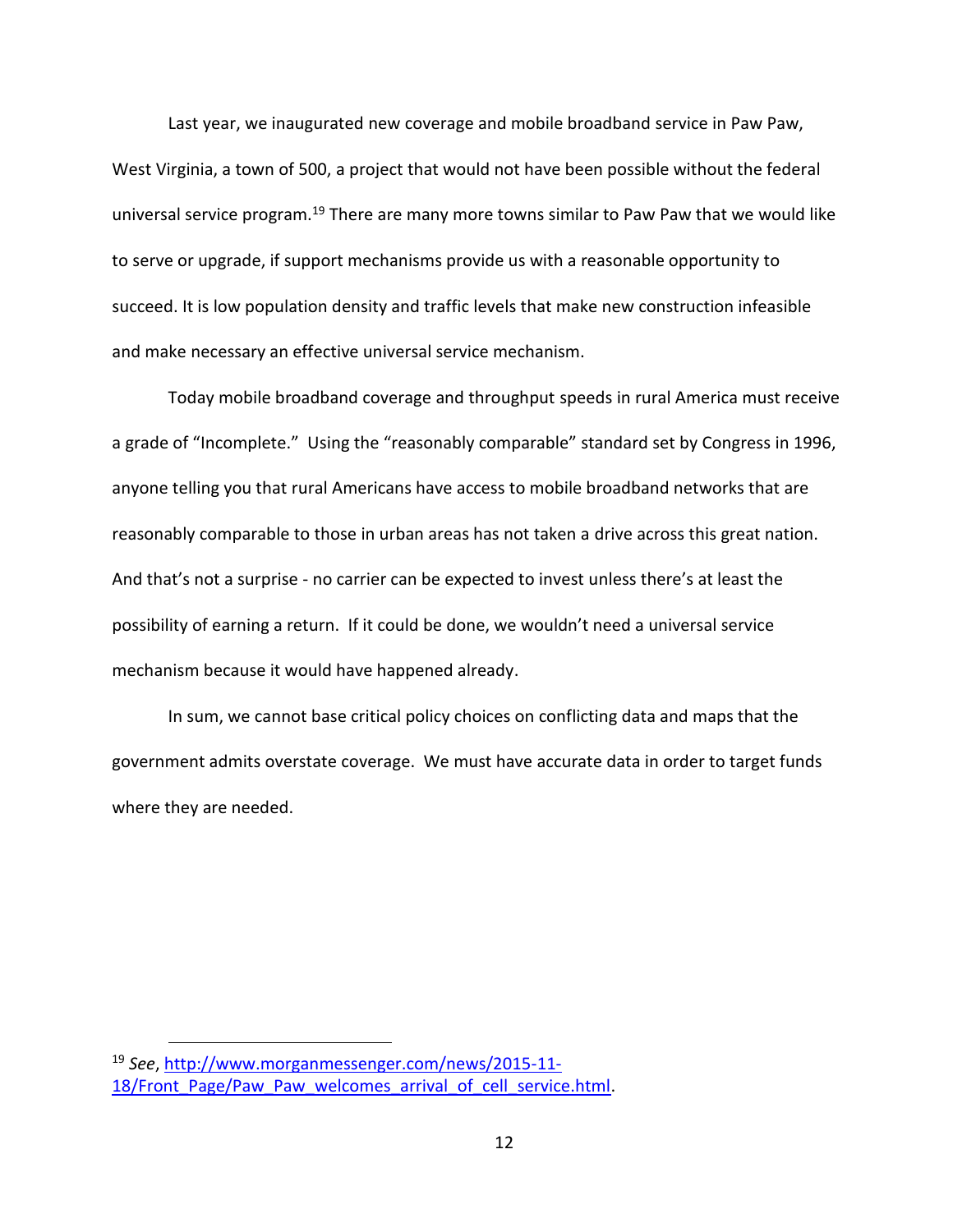# **3. Allocating Scarce Federal Universal Service Funds Effectively Requires Smart Policy Choices.**

Over the years, we have consistently advocated for a robust federal universal service fund that provides rural consumers with access to both mobile and fixed networks. We believe the FCC's historical allocation of support to wireless networks has been insufficient to close up coverage gaps and deliver mobile broadband to many areas. As shown in the chart below, between 1999 and 2014 the FCC allocated over \$50 billion in support to fixed networks and less than \$12 billion to mobile networks.<sup>20</sup> Over the next five years, fixed networks are projected to receive \$22.5 billion in federal funding, while mobile networks are projected to receive \$2.5 billion, a disparity in the universal service mechanism going forward of nearly 90/10.<sup>21</sup>



With wireless consumers nationwide now contributing nearly half of the total federal

Universal Service Fund of \$9 billion (which includes E-Rate, Lifeline, Connect America Fund,

<sup>&</sup>lt;sup>20</sup> Source: Federal-State Joint Board Monitoring Reports, at [https://www.fcc.gov/general/federal-state-joint-board-monitoring-reports.](https://www.fcc.gov/general/federal-state-joint-board-monitoring-reports)

 $21$  The fixed network allocation is estimated by summing Connect America Fund support with projected support for rate of return carriers. The mobile network allocation derives from the FCC's Further Notice, *supra*.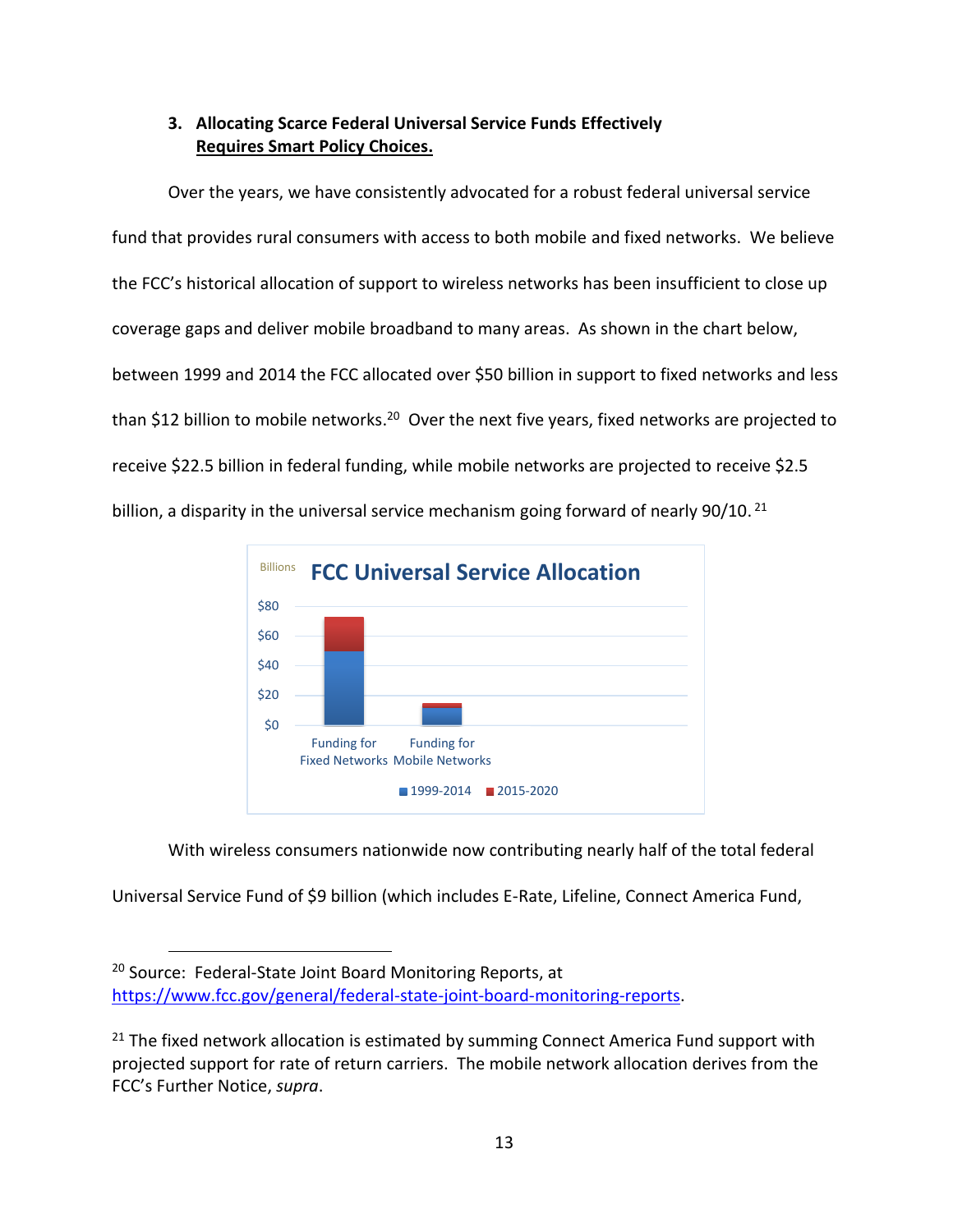Mobility Fund, and Rural Health Care)<sup>22</sup> the proposed funding for mobile broadband does not accurately reflect consumer usage, preferences, and infrastructure needs in rural areas. Given rapidly expanding demand for high-quality coverage and fast broadband connections, the current level of funding shortchanges rural Americans who increasingly rely on mobile services.

Nor does the FCC's proposed budget account for investments that mobile wireless carriers have made over the years. Many carriers, including U.S. Cellular, have used support to build towers in areas so remote that revenues are insufficient to meet ongoing operating expenses and to earn a reasonable return. These investments were made with the understanding that support for ongoing operations would be made available, either in the original fund, or in Mobility Fund Phase II.

Although the FCC proposed to use at least some of Mobility Fund Phase II support to cover operating expenses on towers, it recently proposed to change course based on "substantial marketplace developments," nothing more than fallacious claims by some carriers that the job of covering rural America is largely done.<sup>23</sup> This course change may prove to be catastrophic for rural citizens in small communities, which often do not generate enough revenue to meet a tower's operating expenses.

In addition to our experience and the weight of data, I am troubled by these FCC claims of substantial marketplace developments leading toward a conclusion that a Mobility Fund of

 $22$  The most recently available FCC report from 2011 containing assessable carrier revenues for universal service can be accessed at: [https://transition.fcc.gov/Bureaus/Common\\_Carrier/Reports/FCC-](https://transition.fcc.gov/Bureaus/Common_Carrier/Reports/FCC-State_Link/IAD/quarterly_roll-upsasof050112.pdf)[State\\_Link/IAD/quarterly\\_roll-upsasof050112.pdf](https://transition.fcc.gov/Bureaus/Common_Carrier/Reports/FCC-State_Link/IAD/quarterly_roll-upsasof050112.pdf) .

<sup>23</sup> *See*, Further Notice, *supra*, FCC Rcd at 7126-29.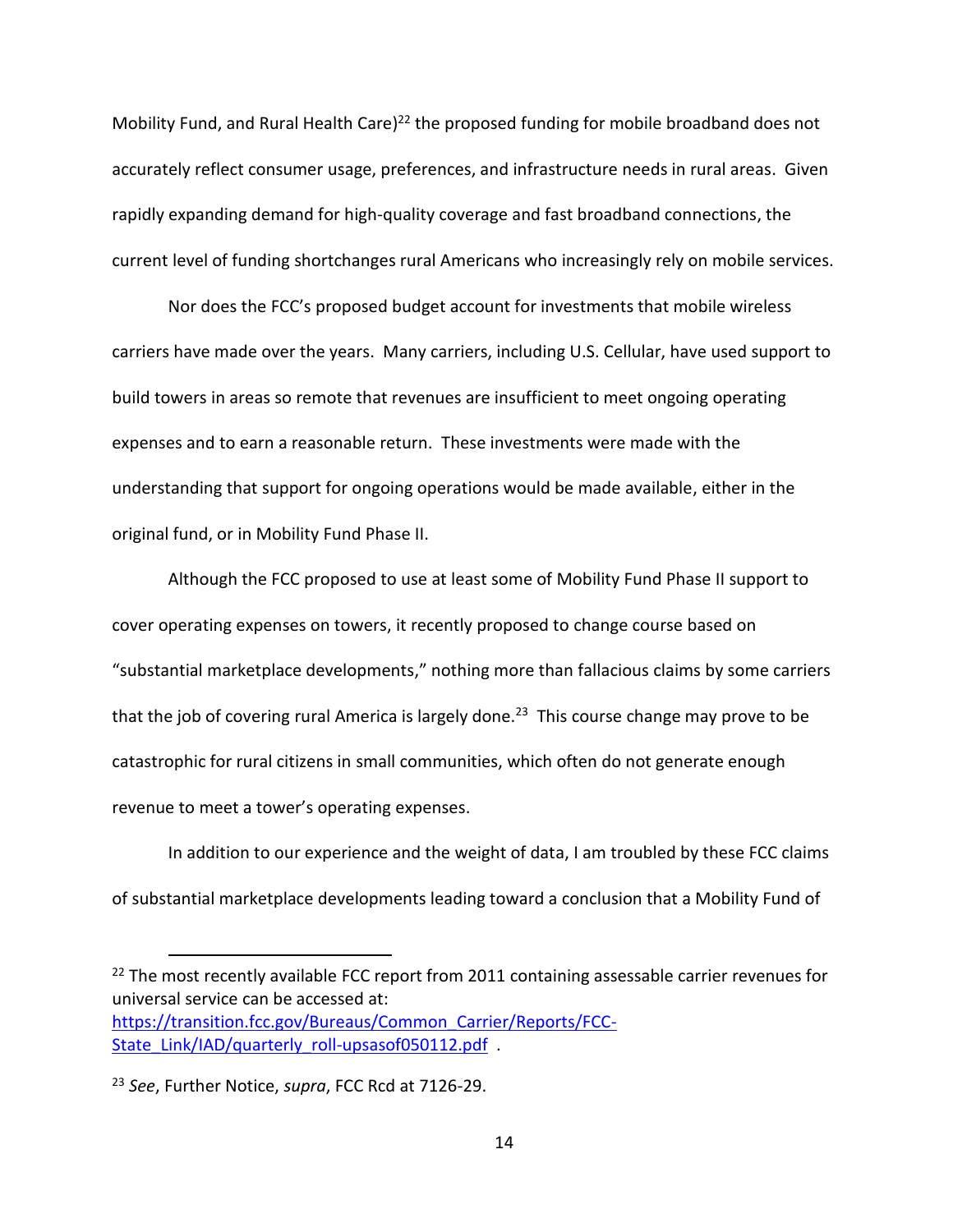less than \$400 million annually may be appropriate. When it comes to broadband, I agree that we as a nation should be setting big and audacious goals and working toward them.<sup>24</sup> In last week's 2016 Broadband Progress Report, the FCC reported that **87%** of rural Americans lack access to mobile broadband at 10 Mbps/1 Mbps:

| Ашенсанз этнибат Ассезз го гибоне вгодарана эсі тісез гічінібнэг |                   |                                    |                |                                    |  |  |  |
|------------------------------------------------------------------|-------------------|------------------------------------|----------------|------------------------------------|--|--|--|
|                                                                  |                   | <b>LTE</b> Technology              | 10 Mbps/1 Mbps |                                    |  |  |  |
|                                                                  | <b>Population</b> | Percentage of<br><b>Population</b> | Population     | Percentage of<br><b>Population</b> |  |  |  |
| <b>United States</b>                                             | 1.682             | $1\%$                              | 171.486        | 53%                                |  |  |  |
| <b>Rural Areas</b>                                               | 1.519             | 3%                                 | 52.231         | 87%                                |  |  |  |
| <b>Urban Areas</b>                                               | 0.163             | 0%                                 | 119.255        | 45%                                |  |  |  |

Table 4 Americans Without Access to Mobile Broadband Services (Millions)

Because the above data for LTE technology is based largely on advertised coverage at a single point within a census block, I don't agree that the job of populating rural areas with LTE technology is largely done. That said, if the data on 10/1 availability is even in the ballpark, it is beyond dispute that the job of getting to an adequate level in rural America is only beginning.

Because the big carriers continue to provide their customers with access to many rural areas by using the networks of rural carriers, it is fair to conclude that the future of 10/1 Mbps service depends on a universal service policy that encourages rural carriers to invest, as well as an FCC spectrum policy that ensures rural carriers have access to sufficient bandwidth to deliver speeds of the future. The critical role of universal service is to ensure that broadband technologies being deployed and commonly used in urban areas are made available to our rural communities in a timely manner. This is no different than any other infrastructure, whether it be roads, electricity, or water.

<sup>24</sup> *See*, *Separate Statement of Commissioner Jessica Rosenworcel,* at: [http://transition.fcc.gov/Daily\\_Releases/Daily\\_Business/2016/db0129/FCC-16-6A5.pdf.](http://transition.fcc.gov/Daily_Releases/Daily_Business/2016/db0129/FCC-16-6A5.pdf)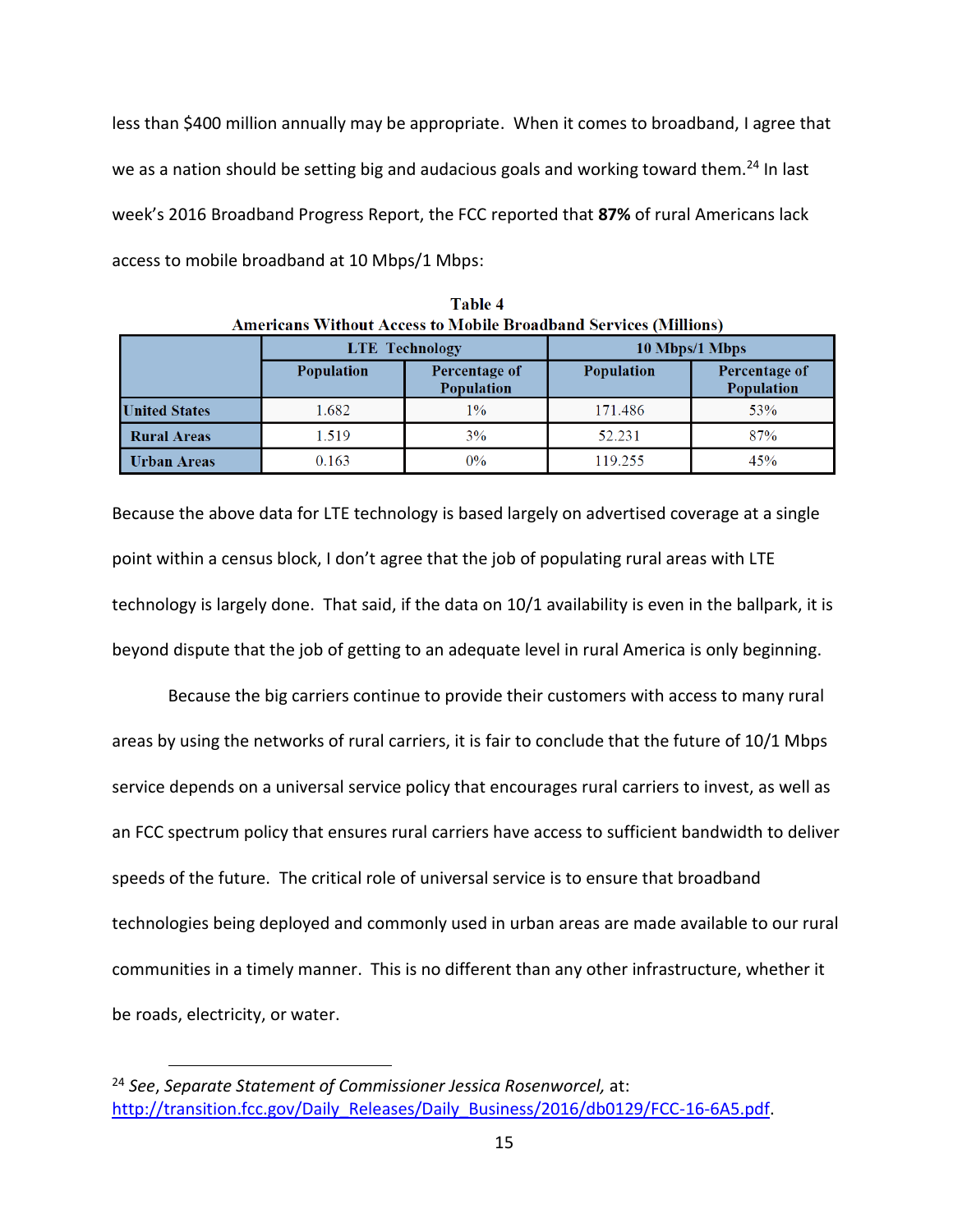My takeaway from the past several years of uncertainty is that the FCC has not devoted sufficient attention to determining how best to maintain the investments that have already been made, how much it will cost to fill in slow broadband zones and dead zones, and what it will cost to deliver 5G services, and more, to rural citizens in the coming years. The Mobility Fund Phase I auction left many areas still without coverage, and bidders forfeited back to the FCC nearly 25% of the \$300 million in original funding, for a variety of reasons. The Commission has yet to act on our petition to distribute forfeited support to "next in line" bidders who could move quickly to build towers in many states that need investment. Moreover, the amount projected for Mobility Fund Phase II is insufficient to do the job on a reasonable schedule. In sum, the Mobility Fund program has not fulfilled the goal of fostering, "an environment in which the widest possible variety of new technologies can grow and flourish."<sup>25</sup>

We also believe that the reverse auction approach for distributing mobile broadband support did not produce equitable results across the nation. Because reverse auctions allocate funds first to areas that cost less to serve, mountainous parts of the country are served last, or not served at all if funding runs out. I predict that with a reverse auction mechanism, many of you on this committee representing mountainous regions will never see your states receive meaningful assistance, even though the rhetoric of the program gives you false hope. And, we can assure members of the Committee representing flatter states that, based on our experience, the program is insufficient in those areas as well.

<sup>25</sup> *See*, [https://www.fcc.gov/news-events/blog/2015/08/03/leading-towards-next-generation-](https://www.fcc.gov/news-events/blog/2015/08/03/leading-towards-next-generation-5g-mobile-services)[5g-mobile-services.](https://www.fcc.gov/news-events/blog/2015/08/03/leading-towards-next-generation-5g-mobile-services)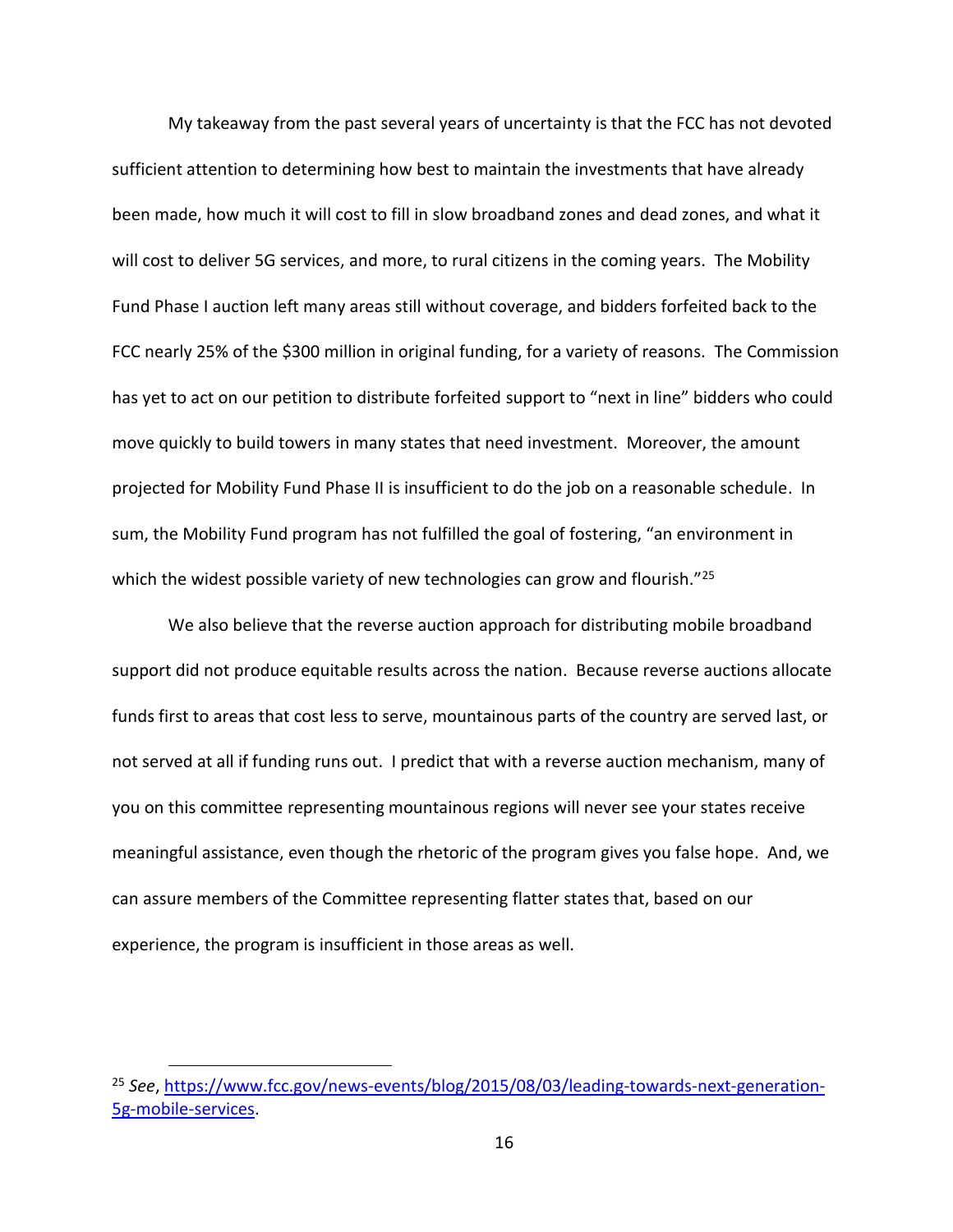In recognition of the fact that the fund is finite and consumer willingness to fund programs is an important factor, we suggest that the FCC solicit new ideas for how to leverage existing federal funds, in combination with state universal service mechanisms, and private investment, to provide an incentive for competitors to invest and improve service. Several states, such as for example, Nebraska, Colorado and New Mexico, have begun developing their own broadband universal service mechanisms, any of which could be trialed in a pilot program, something the FCC has recently done in the fixed service arena.

We suggest that the FCC consider a grant program in which the combined federal and state support funds could be used in a targeted way to address those areas most in need of mobile broadband coverage. States may be in the best position of all to know what is adequately covered and what is not. States that have been shortchanged by the legacy program (paying into the fund far more than they have drawn out for mobile voice, let alone mobile broadband coverage) and are willing to contribute state funds to the mechanism, should be given an opportunity to access some level of support, especially where the need for expanded coverage has been established. Equitable distribution of funding will likely not occur if the fund is administered at the federal level in an auction format, which disfavors the highest cost rural areas.

Separately, Congress can make all universal service fund support go farther by passing legislation to exclude universal service support from taxable income, similar to funds provided under the American Recovery and Reinvestment Act. By excluding support from taxation, we will be able to use 100% of the support received for investments in rural areas and not just the net amount after taxes.

17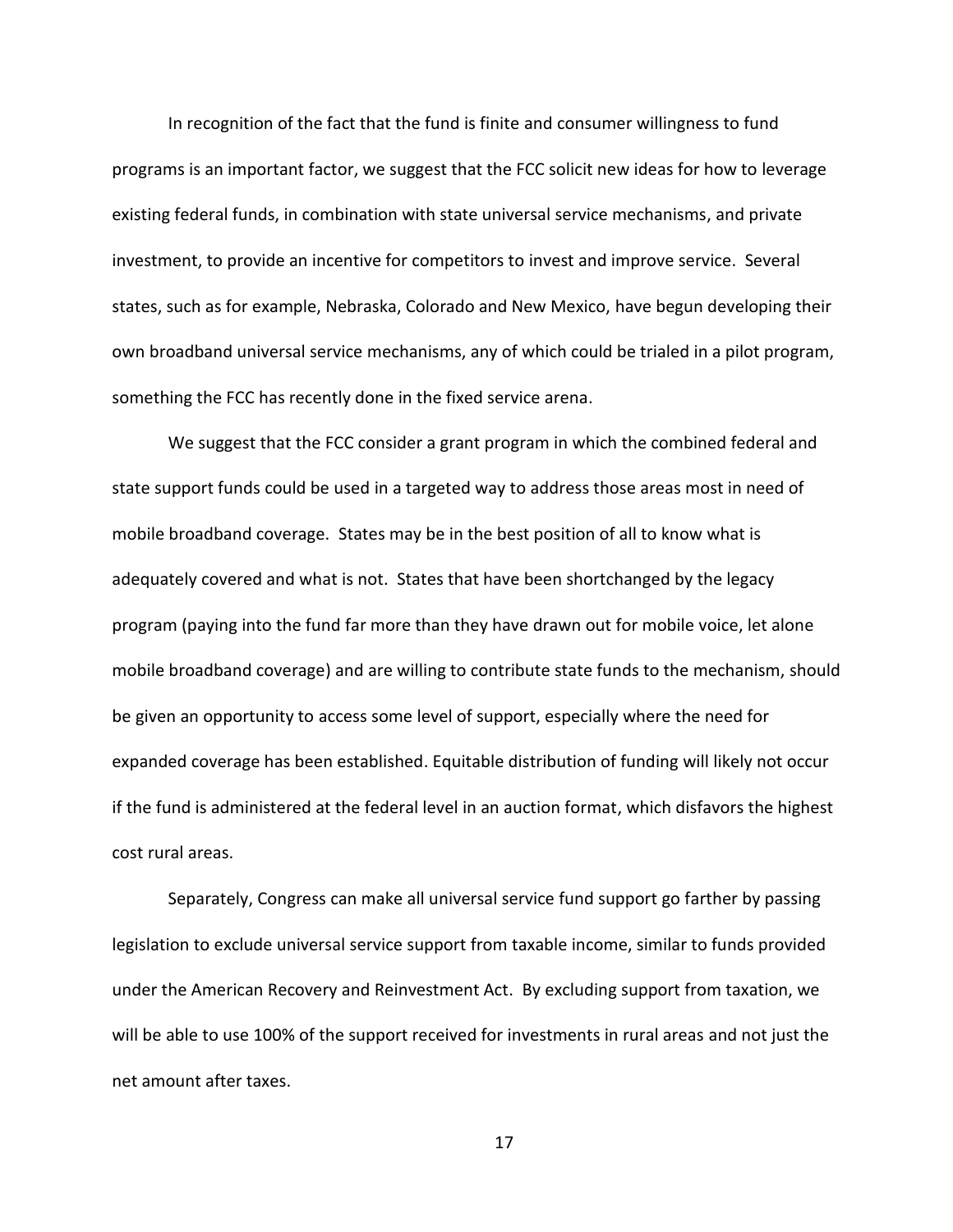#### **Concluding Remarks**

 $\overline{a}$ 

Just last month, Verizon announced an intent to begin limited deployments of 5G technology as early as 2017, technology that will provide speeds perhaps 50 times faster than 4G.<sup>26</sup> National carriers will continue to focus on urban areas, and they will invest billions upgrading networks to 5G. But make no mistake, these investments will take priority over building new coverage and upgrading rural areas that make less economic sense. In sum, if we fail to foster robust mobile broadband networks in rural areas, they will likely never have access to the amazing things described above.

Having studied this industry for many years, I'm humble enough to know that this task is easier said than done, in part because in a nation of entrepreneurs and risk takers and innovation, if there were a business plan to cover all of rural America, the free market would have done it long ago. Making rural infrastructure reasonably comparable is a big and multifaceted task, as evidenced by the enormous efforts the FCC has made in over twenty years since the 1996 Act.

This year, we celebrate the sixtieth anniversary of Eisenhower administration's enduring achievement, the federal interstate highway system. My sense is that broadband networks will be as important to our nation's success in the next sixty years as our interstate highway system has been over the past sixty. Just as our highway needs have expanded, so too will our broadband needs, and it will be up to this Committee to give the FCC proper direction to ensure

<sup>26</sup> *See*, [http://www.pcworld.com/article/3025461/mobile/verizon-vows-to-build-the-first-5g](http://www.pcworld.com/article/3025461/mobile/verizon-vows-to-build-the-first-5g-network-in-the-us.html)[network-in-the-us.html.](http://www.pcworld.com/article/3025461/mobile/verizon-vows-to-build-the-first-5g-network-in-the-us.html)